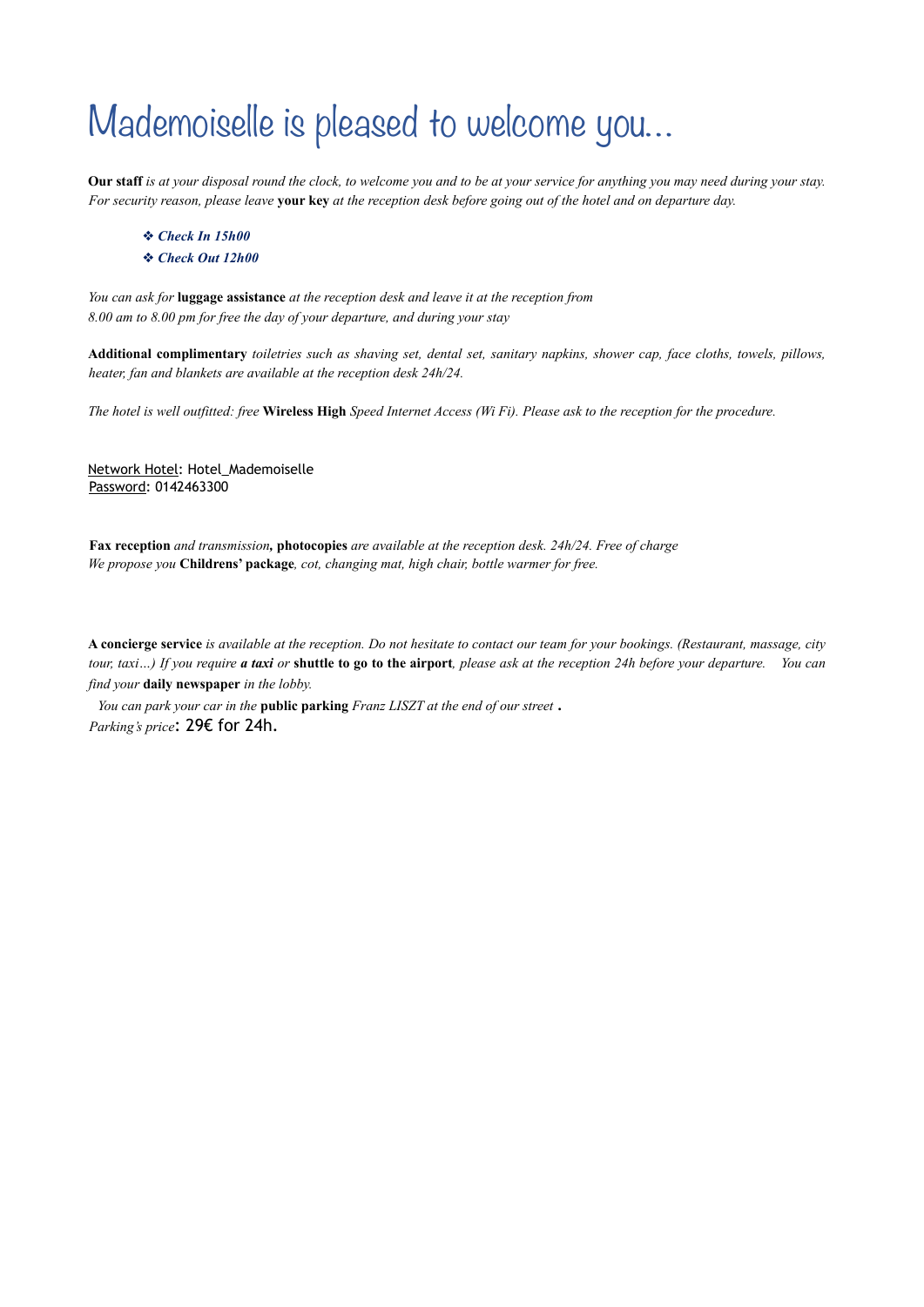### Discover the secrets of Mademoiselle to relax…

*The wellness area Sauna - Hammam Mademoiselle is a relaxing break..* 

- ❖ *Open from 10am to 12am as shared session and from 12am to midnight in private session*
- ❖ *Free access* or private session (25€ per pers for 1h, 35€ for 1h30 and 50€ for 2h)
- ❖ *It has to be booked at the reception directly*
- ❖ *Detox drinks*
- ❖ *Water cooling Bed Massage*
- ❖ *Fitness center*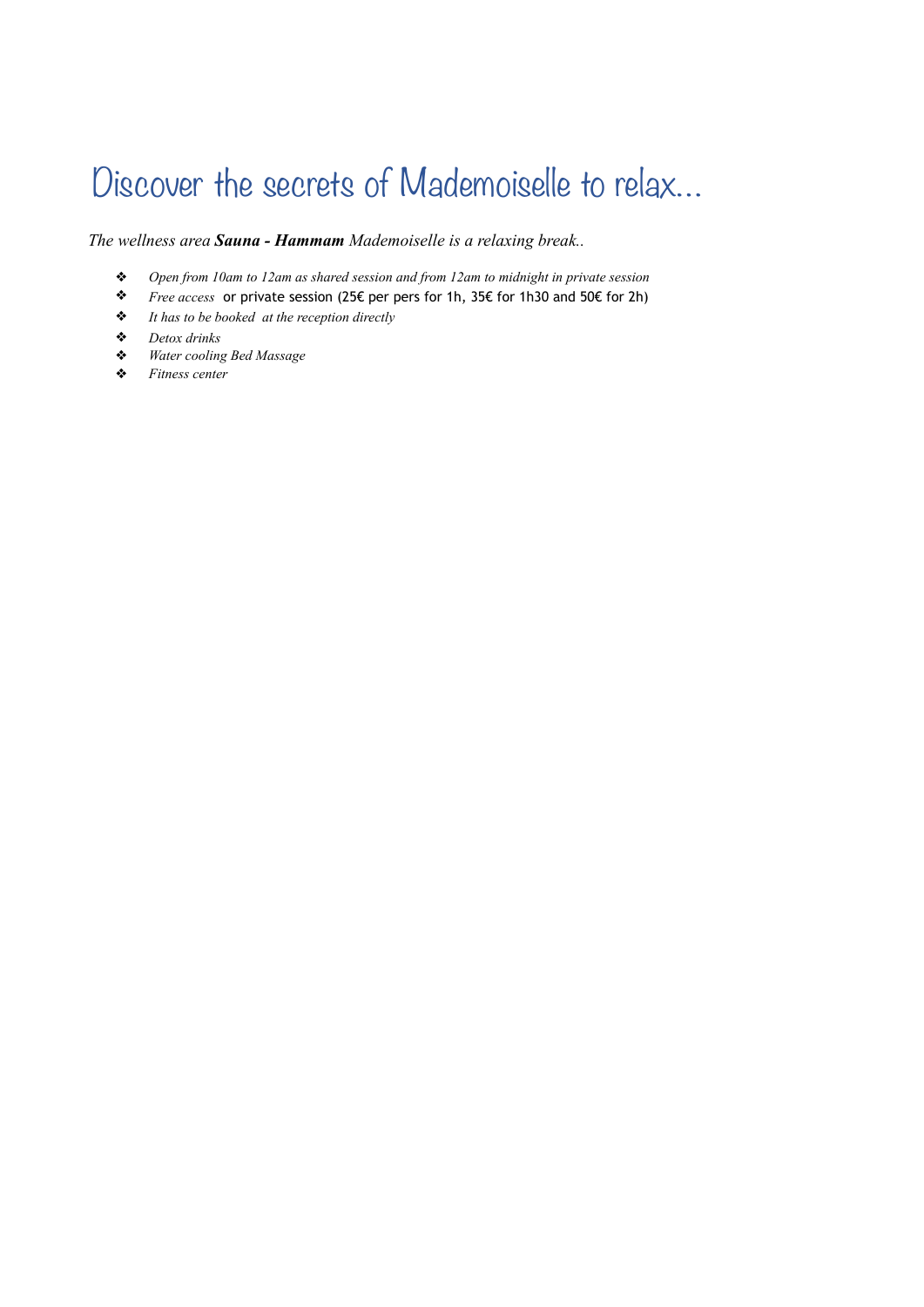### La cour Gabrielle - Patio mademoiselle...

*A peaceful place where you can stop to listen to the music, browse a book from the library, drink a coffee or enjoy wine at night.* 

| Glass of wine                      | 5 to 8 euros |
|------------------------------------|--------------|
| <b>Bottle</b> of wine              | 24 euros     |
| Champagne « Demoiselle »           | 60 euros     |
| Champagne « Demoiselle », la coupe | 11 euros     |
| Soft drinks                        | 4 euros      |
| Beer                               | 5 to 8 euros |
|                                    |              |

*Tea, hot chocolate, coffee, tisane, free*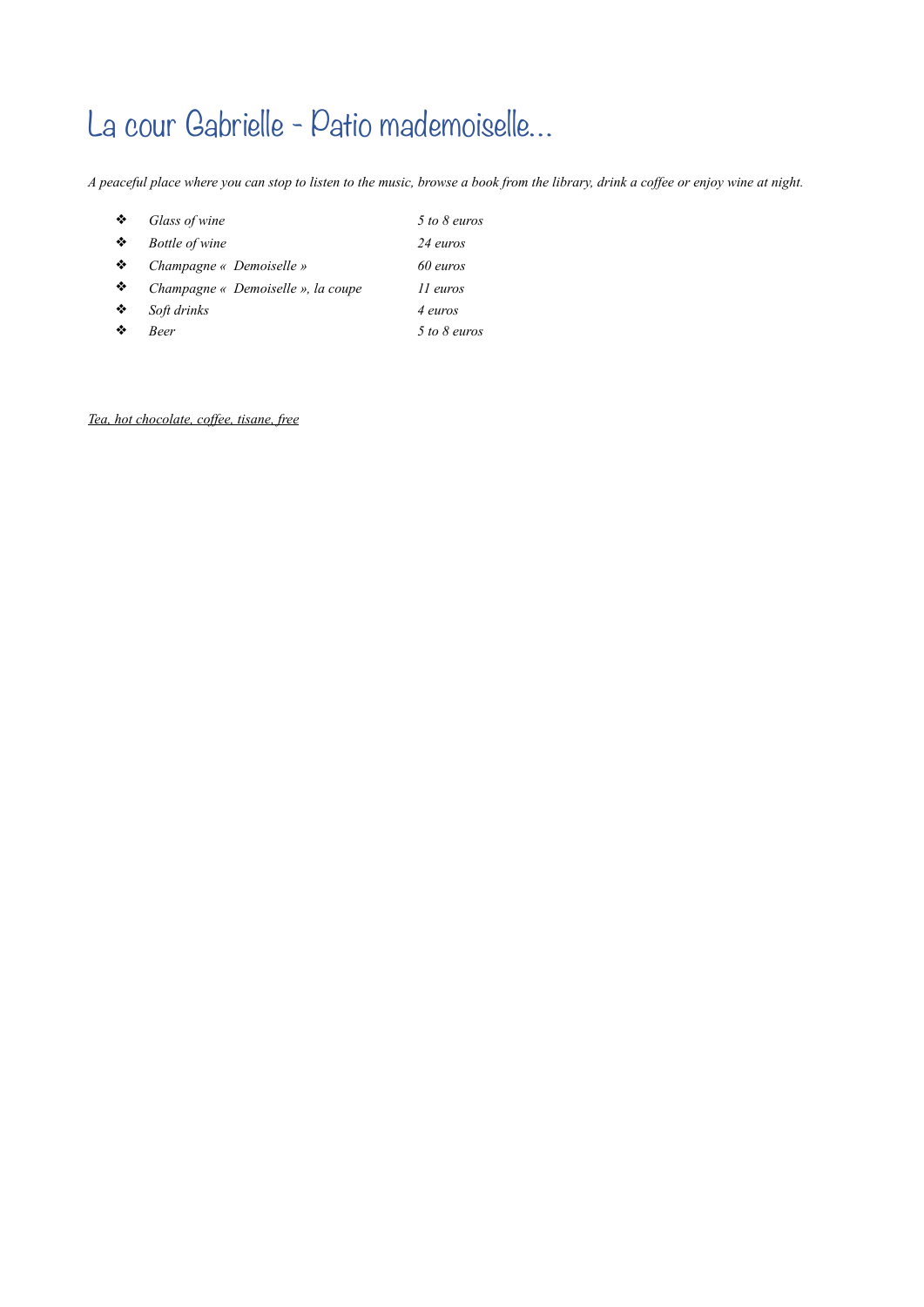## Mademoiselle's thousand and one flavors…

*Early morning tea or coffee served in your room; followed by a lavish buffet laid out in the Breakfast Room which you can take either there or on one of the courtyard during the warmer months.* 

*The Breakfast's Buffet is served from 7am till 10.30am (and until 11am during the week end). Breakfast buffet with delicious food is charged 15€/person :* 

- ❖ Hot drinks (coffee, tea, chocolate)
- ❖ Fresh Juice
- ❖ Bread, cereals bread, sandwich bread, pancake, " crêpes"
- ❖ Viennoiseries : pain au chocolat, croissant, brioche
- ❖ Cereals
- ❖ Free gluten cereals
- ❖ Cheese
- ❖ Plate of cold, mixed meats
- ❖ Smoked salmon
- ❖ Plain and fruit Yogourt
- ❖ Fresh fruit salad
- ❖ Dry fruit
- ❖ Tradionnal Marmelade, Honey, Nutella
- ❖ Eggs : scrambled egg, boiled egg
- ❖ Bacon

#### **Breakfast in Room is served from 7am to 10.30am**

- ❖ *1 hot drink, Viennoiserie, bread, 1 fresh fruits juice, yogurt, marmalade, butter*
- ❖ *Please make your order before 10.30am, dial 9 for calling reception*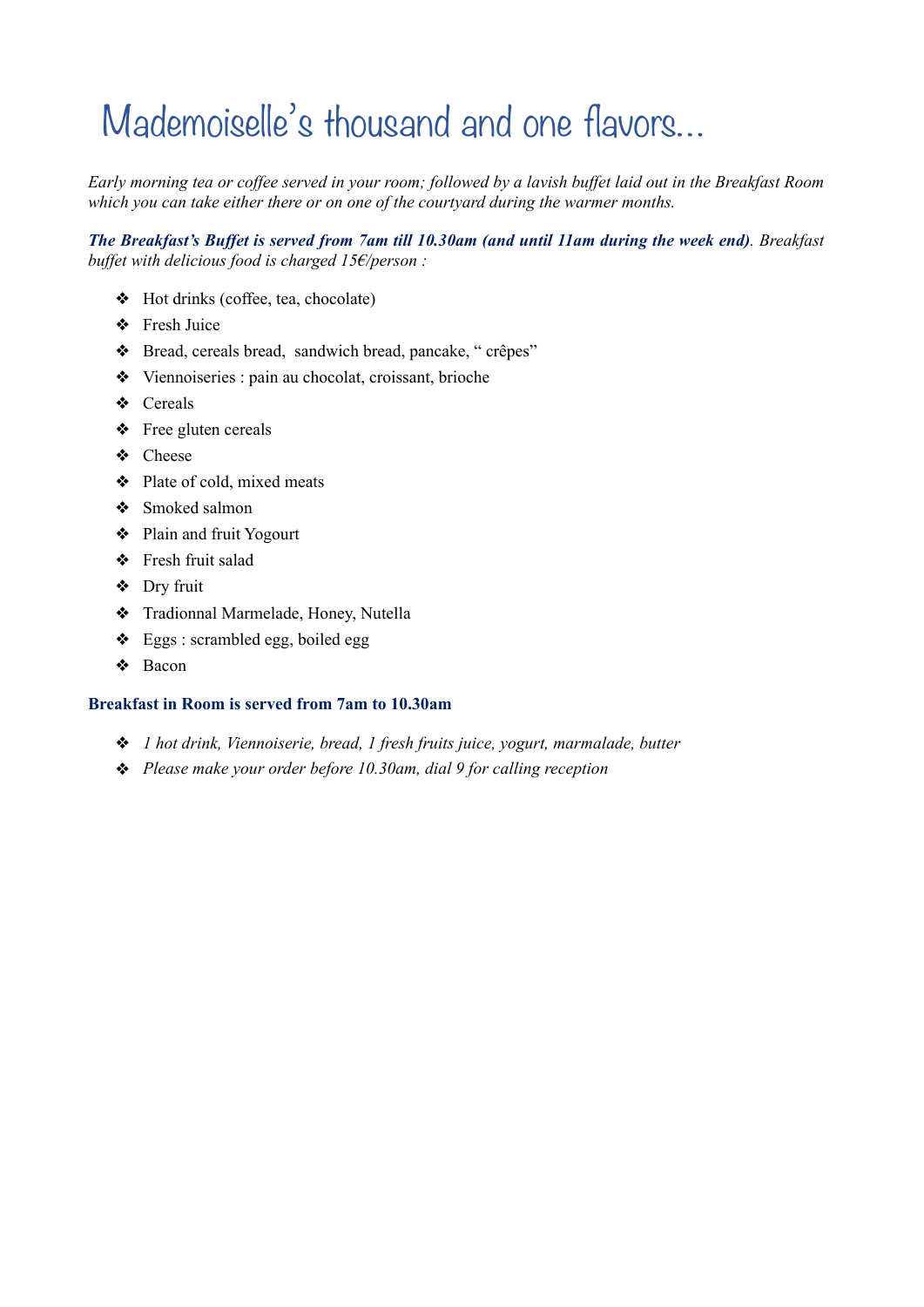# Mademoiselle in Morpheus' arms…

*We have 4 types of room for 1 to 4 people:*

- ❖ *Standard Room*
- ❖ *Deluxe Room*
- ❖ *Suite Junior Room*
- ❖ *Suite Room*

**An Individual safe** *is at your disposal in your room. The management recommends you not to leave valuable items in the room.* 

**A laundry bag** *is at your disposal in your wardrobe. To use this service, please bring your bag with the form down to reception before 10.00 am (except Saturdays, Sundays and bank holidays). Rates are available at the reception.*  **Iron and ironing board** *are available on request* 

**If you require a wake-up call,** *please ask the reception staff (9).*

**Room service** *is available every day from 6 pm to 11pm. Menu is at your disposal in your room. You can have your order processed by calling the reception staff (9)* **an air conditioning or heating system** *are set up in your room. We advise you 19° for ideal temperature.* 

A telephone is at your disposabing caust again Ricassa and to the repeption wastper your hine the best

- ❖ **To call reception : 9**
- $\triangleleft$  Room to room : 1 + room number
- $\triangleleft$  National calls : 0 + local boundaries By observing appropriate dosages of
- $\triangle$  International calls  $0 + 00 +$  country code + local number
- $\triangleleft$  Rate calls 0,60 euros pulse

#### **« In the case of a medical emergency contact reception »**

#### **Emergency Services :**

| $\triangle$ Fire brigade | $0 + 18$ |
|--------------------------|----------|
|                          |          |
| ❖ Police                 | $0 + 17$ |

 $\triangle$  Emergency services 0 + 15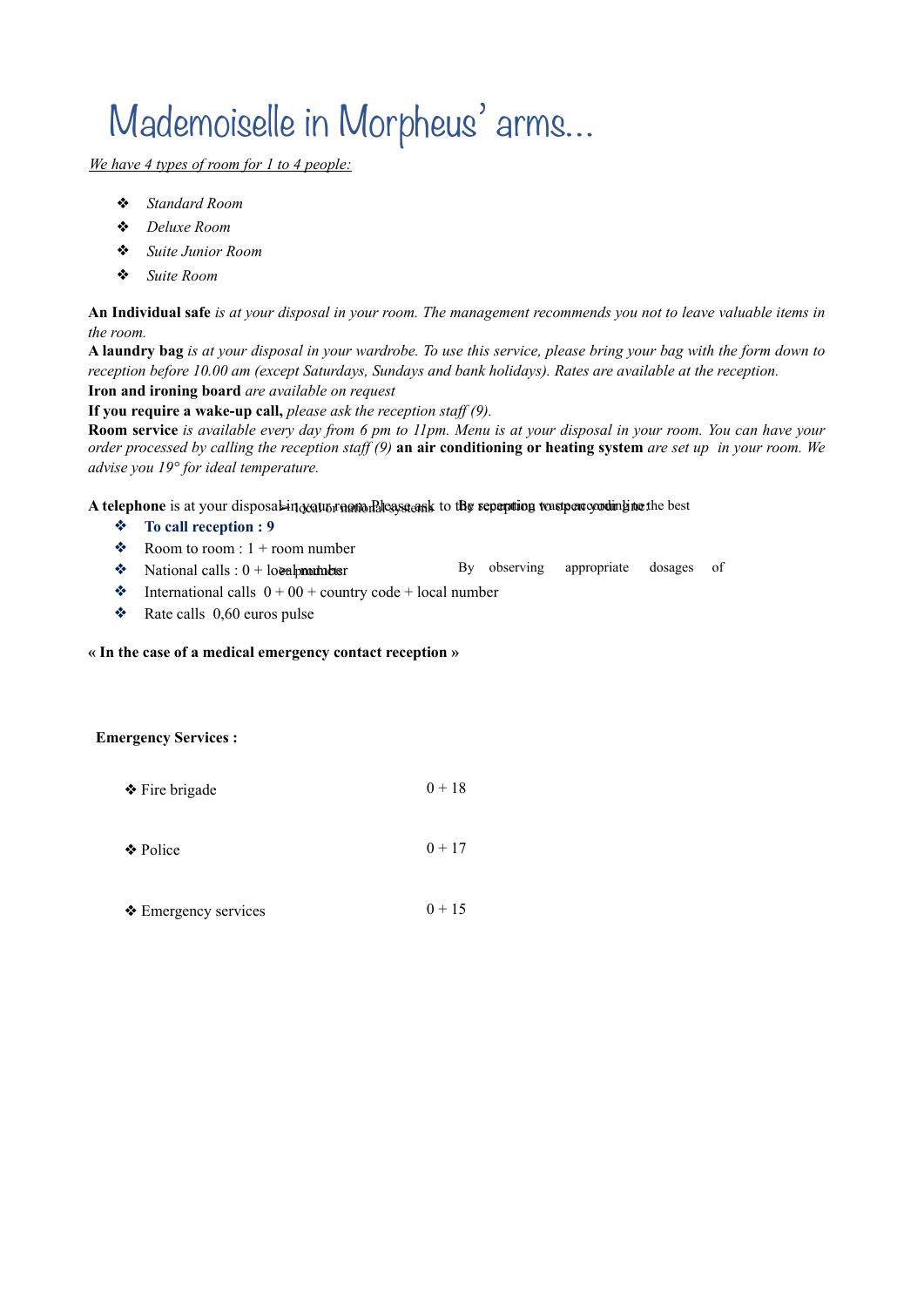### Mademoiselle is committed for a better world…

« Social and environmental responsibility is the result of mutual efforts»

### ❖ **Our commitments for a better future**

### Water management

- $\geq$  Installation of shower heads that measure the volume consumed in real time and reducers on the water taps
- $\triangleright$  Install dual flow toilets
- $\geq$  Staff training water ressource management
- $\triangleright$  Quick repairing water leaks

#### Waste management

- ➢ Recycling our glass packaging, batteries, printing cartridges and light bulbs and we invite our customers to give us their paper boxes and batteries in order to recycle them in our bins
- $\triangleright$  By observing appropriate dosages of products
- $\triangleright$  We offer eco-responsible Lillii Water to our customers
- $\triangleright$  Partnership with the association Hotels solidaires (collection of food, hygiene and bedding)
- $\triangleright$  By respecting the will of clients about changing bath and bed linen

#### Good energy management

- $\triangleright$  Energy saving bulbs
- $\geq$  Air conditionning and heating with individually adjustable system
- $\triangleright$  Information about « ideal temperatures » 19° 20°
- $\triangleright$  Windows with double-glazing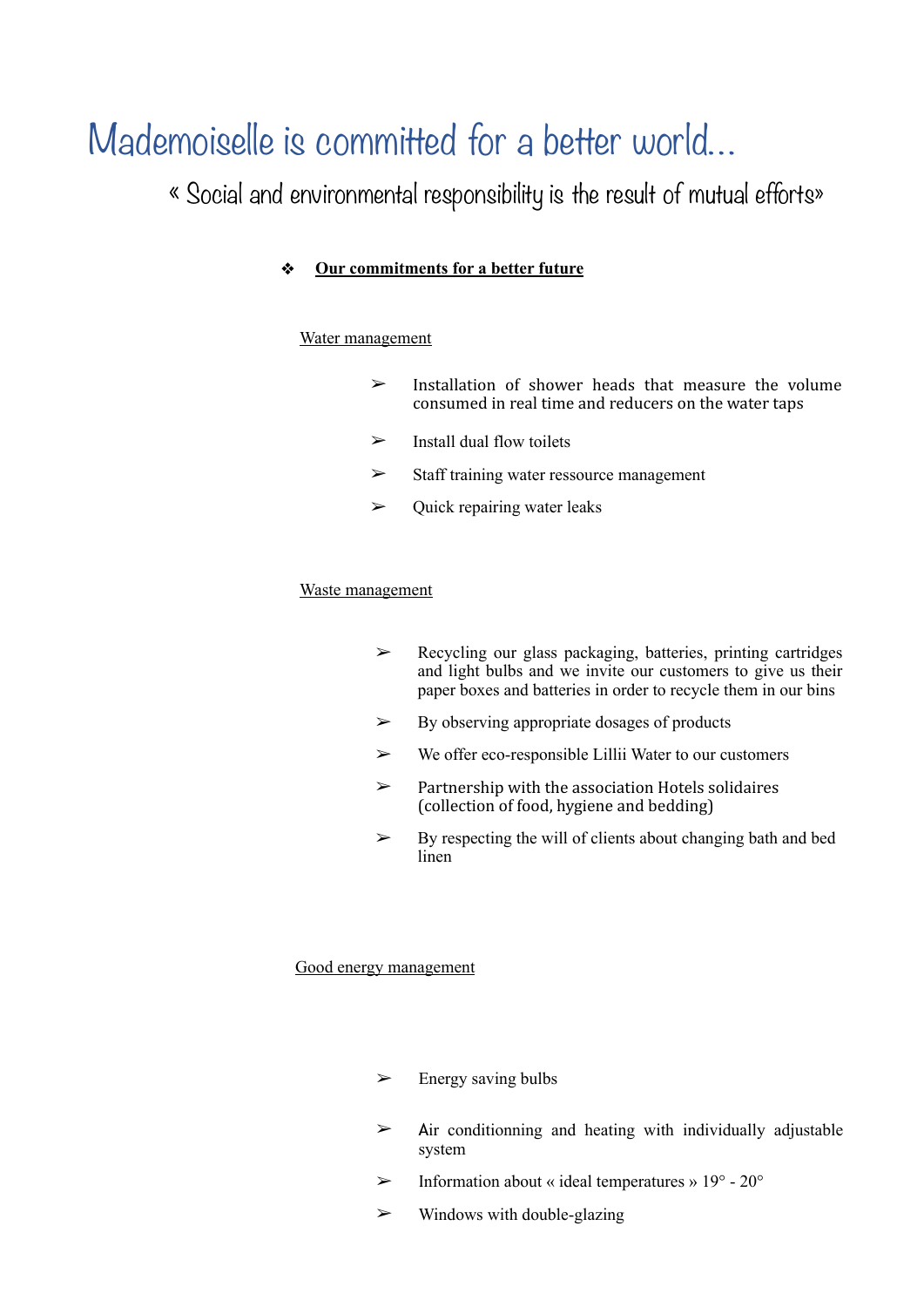## Mademoiselle's TV Channel…

### *TV is at your disposal in your room*.

❖ *Press DTV for French channels, ATV for foreign channels*

| $\mathbf{1}$     | TF1              | $16\,$ |              | I TV                      |
|------------------|------------------|--------|--------------|---------------------------|
| $\sqrt{2}$       | France 2         | 17     |              | D 17                      |
| $\overline{3}$   | France 3         | 18     |              | Gulli                     |
| $\overline{4}$   | $Canal +$        | 19     |              | France O                  |
| 5                | France 5         | $22\,$ |              | 6 TER                     |
| 6                | M6               | 26     |              | LCI                       |
| $\boldsymbol{7}$ | Arte             | 30     |              | <b>BFM Business Paris</b> |
| $8\,$            | Direct 8         | 31     |              | Canal 31                  |
| 9                | W9               | 32     |              | IDF <sub>1</sub>          |
| 10               | <b>TMC</b>       | 33     |              | France 24                 |
| 11               | NT1              | 46     |              | 3 Sat                     |
| 12               | <b>NRJ 12</b>    | 47     | <b>COLOR</b> | ZDF                       |
| 13               | LCP              | 48     |              | <b>KIKA</b>               |
| 14               | France 4         | 49     |              | ZDF Info                  |
| 15               | <b>BFM TV</b>    | 51     |              | RAI <sub>1</sub>          |
| 52               | RAI <sub>2</sub> | 68     |              | CN BC europe              |